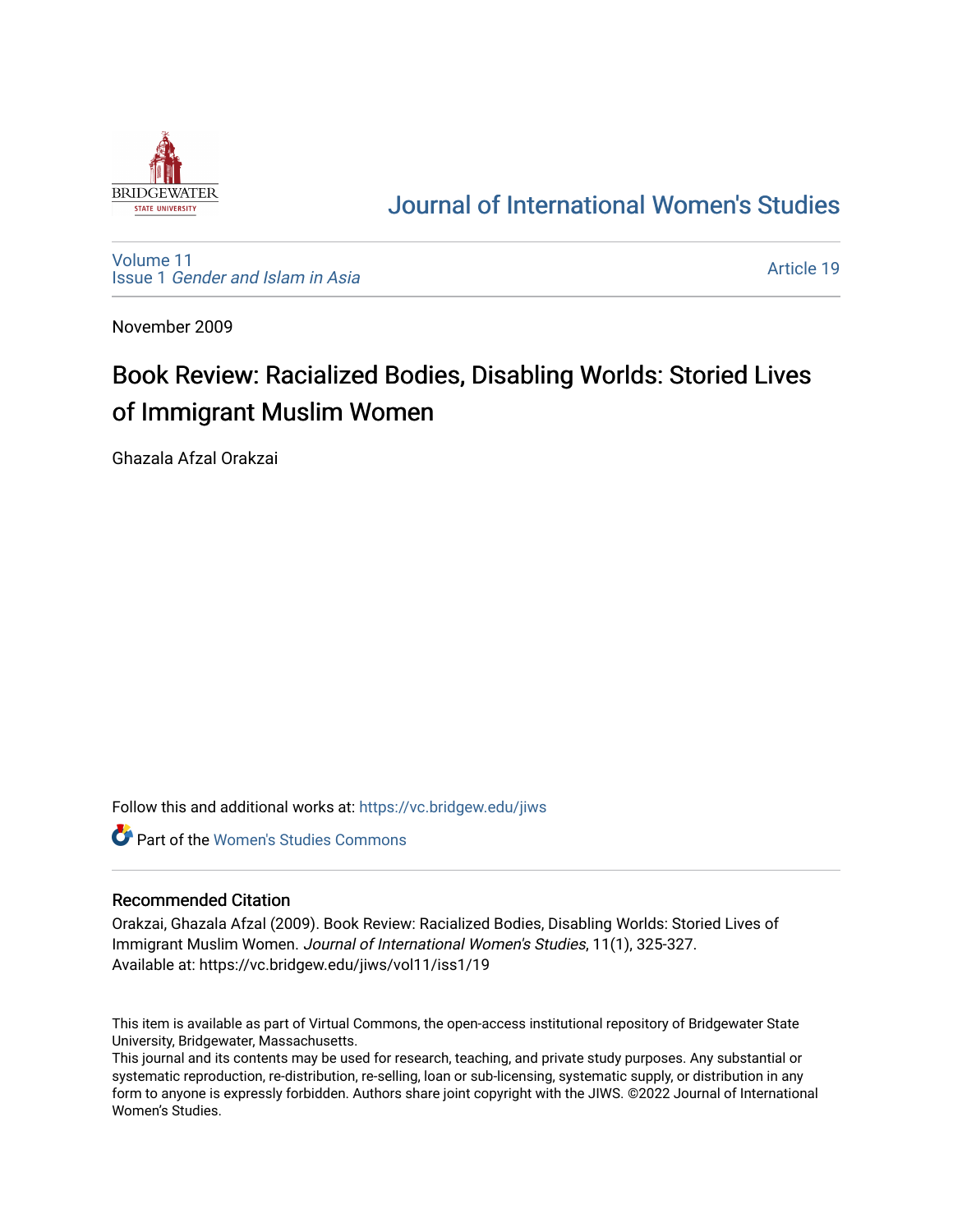## **Racialized Bodies, Disabling Worlds: Storied Lives of Immigrant Muslim Women, by Parin Dossa. 2009. University of Toronto Press: Toronto, 192 pages, \$55.00 (cloth) & \$24.95 (paperback)**

### Reviewed by Ghazala Afzal Orakzai $<sup>1</sup>$ </sup>

 "The moral test of government is how it treats those who are in the dawn of life . . . the children; those who are in the twilight of life . . . the elderly; and those who are in the shadow of life… the sick… the needy… and the disabled." - **Hubert H. Humphrey** 

 If Roosevelt had not been allowed to run for the office of the President because of his polio, if Helen Keller had not received the support and encouragement from her parents and teacher, and if Stephen Hawking had been ignored and cold-shouldered because he did not fit the common definition of a "normal" human being, how poor would our world be today?

Parin Dossa wants to make exactly this point. Her main argument is that the Western world, more specifically Canada, has failed to deliver on its promises to lead the rest of the world in creating a modern, model society that will accommodate people according to their abilities, irrespective of the nature and levels of their physical handicaps. While a lot of progress has been made to address the needs of the native-born citizens through services, and by mainstreaming them, immigrants and naturalized citizens continue to be treated in a less than hospitable manner that almost verges on resentment.

Dossa had a personal motivation in undertaking this study: the sad story of her mentally-challenged brother, denied immigration to England because of his condition, after Idi Amin took over in Uganda. Mohamud, Dossa's brother, died far from his family, in a land that had turned increasingly hostile, making it impossible for them to continue calling Uganda home. The family was forced to leave, but even more tragically, the subsequent efforts to re-settle elsewhere made them abandon their own child, leaving him at the mercy of the strangers. Mohamud's childhood picture precedes the text. Dossa, however, speak in a dispassionate voice, focusing more on the land of her choice--- Canada, drawing attention to the conditions in which disabled immigrants find themselves, in which Mohamud would have found himself, had he succeeded in migrating.

Due to its intrinsically flexible nature, and its possibilities, story-telling is an excellent form for recording human experiences. Dossa has chosen story-telling as her preferred mode to discuss the ground realities of disabled immigrants. There are other principal variables in this discussion: the religion and gender of her subjects. These are colored women who suffer disabilities, either by birth or by accident, or who happen to be the main care-givers to the family-members with disabilities. Additionally, these women are also Muslim. In a post 9/11 world, their religion becomes an even more complicating factor in an already complex social reality. Islamo-phobia, and the general negativity generated by the media in recent years has affected these disabled women

l

<sup>&</sup>lt;sup>1</sup> Ghazala Afzal Orakzai is an ESL Specialist and Developmental Coordinator at St. Francis College, Brooklyn, N.Y.. As adjunct associate professor, she also teaches English at Long Island University, New York.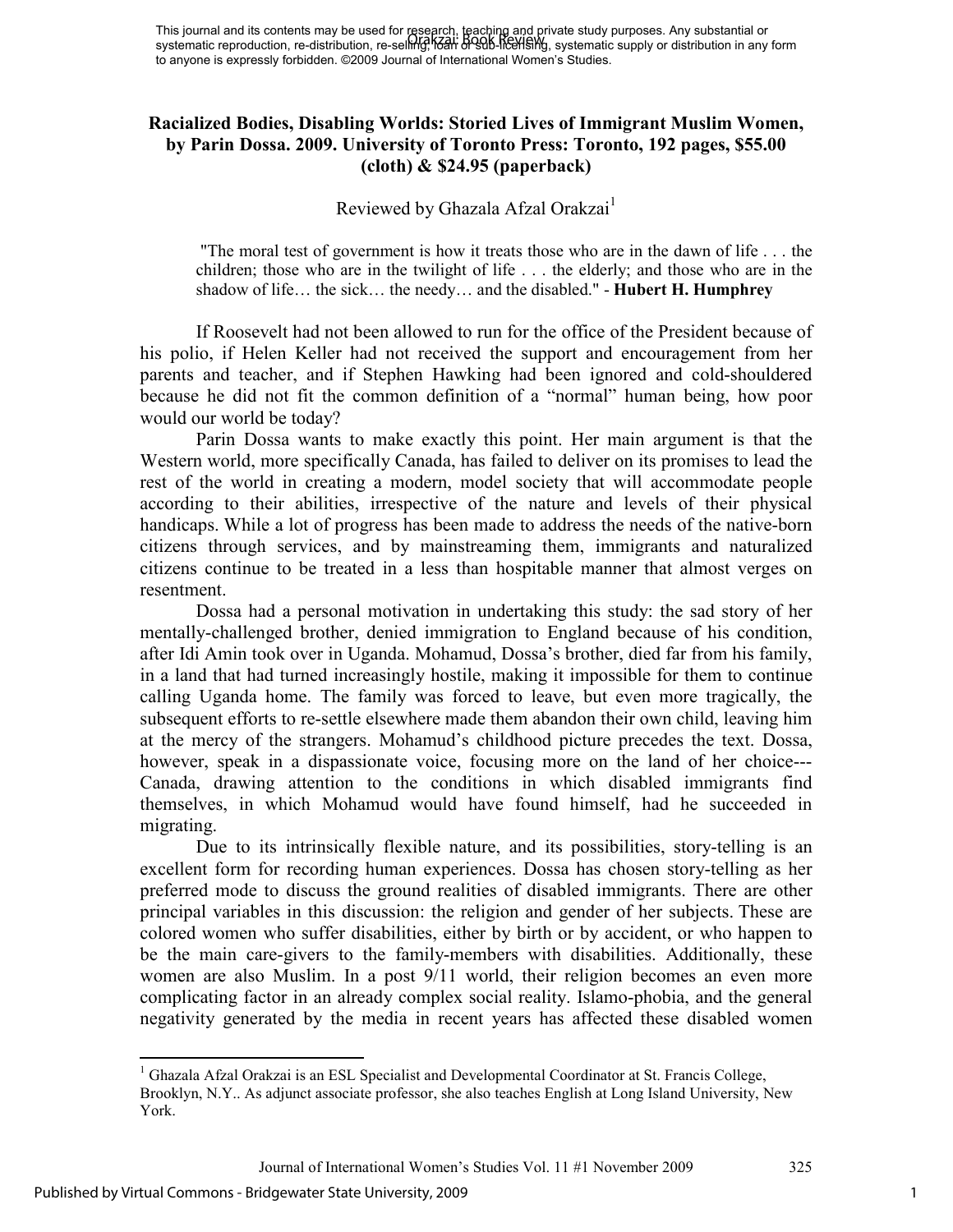rather harshly. They have become targets of suspicion, even outright racism. These women now struggle daily to stay afloat.

Reports from South Asian communities of North America and Canada testify to the fact that lack of careful supervision in the service industry for the disabled, has damaged the mental health of these women and their self-esteem in multiple ways. These are women who took the dream of freedom all too literally. In the process, they had never expected to be betrayed by their own circumstances, accidents or by their past. The way Canadian society and specialized services deal with such unforeseen events, especially if they happen to female immigrants, is quite unfortunate and inexplicable. Even a once happy, 27 year old marriage, with a Guinness Book of World Record holder, is unable to withstand the stress created by state policy and public perceptions of disabled aliens (p. 114). Consequently, not only have human rights been impinged upon, but the new social model that had prevailed upon governments and institutions to mainstream their citizens with disabilities, has also been impacted negatively.

The disabled, Muslim, immigrant women have stood firmly against the resistance to their claims for becoming useful, productive citizens. They have refused to accept any obstacle to their entry into a "model" society. They were either lured by a dream of independence, or made conscious decisions to leave their native lands to re-make their lives. They hoped to do it with active engagement in their new environment, but it seems that the powerful agents of this society, from doctors to bus drivers, are out to thwart most of their efforts to rehabilitate themselves. The irony is that they are even willing to put up with exploitation, to compromise with a hostile system. Being under-paid and over-worked does not stop them from wanting to do something meaningful with their lives, yet they have met with little success. Their rights in their adopted land are at best treated condescendingly and at worst, rejected by anyone who wields even a little authority. Some of Dossa's narrators may sound like they are whining, but the truth of the matter is that even perfectly healthy, native-born citizens have experienced enormous frustrations at the hands of bureaucracy, thus the plight of these women is inevitable. The myth of the "humanitarian" efforts, still propounded by the vested interests, loses its currency when examined from the perspective of a disgruntled "outsider." It doesn't matter whether the world is still following the Rehabilitation Model, or the Independent Living Model; life is not easy for these women who cannot return to where they came from. The Western world has always claimed to be the "savior" of the oppressed, but it fails the litmus test on its own shores. Instead of being an enabling model for the rest of the world, the markers of differences, whether gender, race, religion or disability, become causes for marginalization of those who called Canada home.

*Racialized Bodies, Disabling Worlds* tells a sad story. Dossa has retained the voice of the narrator to authenticate her discussion. But, many a times, one feels that the stories have been "used" merely as an opportunity for commentary. The annoyingly fragmented narratives are subordinated to a discussion of the status quo. While the treatment of disabled immigrant women is the raison d'être of the book, Dossa's strategy undermines the story itself. The narrative is never there in its entirety. The discussant is more interested in making her point in dissecting a system that has categorically failed a certain segment of society. Perhaps, it would have been useful to have the full stories as an appendix to the book.